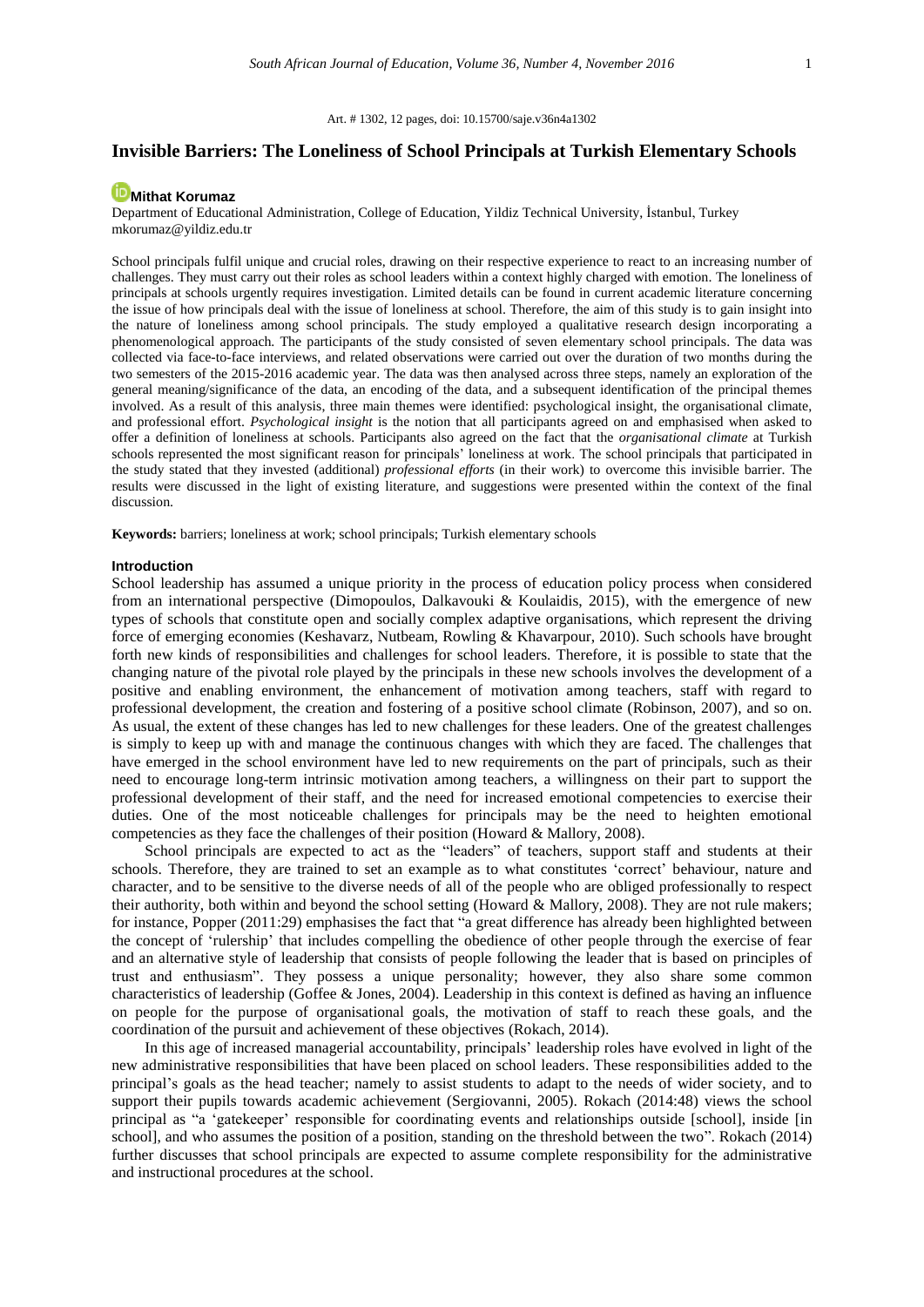Those responsibilities are highly demanding and bring educational leaders into conflict with their staff, organisation, and the community. In addition, Howard and Mallory (2008:7) argue that "school leaders today are charged with fulfilling exacting curriculum standards, educating an increasingly diverse student population, shouldering responsibilities that once belonged in the home or the community; they also face the threat of termination of their employment if their schools do not record instant results." It is therefore not surprising that there exists a chronic shortage of principals in our schools. Such responsibilities combined with the nature of leadership bring loneliness and isolation to life 'at the top', which is not a crowded place (Rokach, 2014). Naicker and Mestry (2015) claimed that principals do not work in collaboration (with staff), but in isolation. A number of studies investigating the emotional lives of leaders have shown that 52% of Chief Executive Officers (CEOs) frequently felt lonely (Bell, Roloff, Van Camp & Karol, 1990; Gumpert & Boyd, 1984), and that leaders on average feel lonelier than their employees (Bell, 1985; Hojat, 1982); while in school settings, the loneliness of principals affects their job satisfaction (Dussault & Barnett, 1996; Dussault & Thibodeau, 1997; Şişman & Turan, 2004). The degree of loneliness varies in severity; it is shaped by the working environment, and involves factors such as the arrangement of positions within the organisational hierarchy (Wright, 2012). In other words, climbing the professional ladder means an ascent to a 'summit of loneliness'. As a result, school leaders or principals may make many of their key decisions in a state of extreme loneliness (Stephenson, 2009).

### Loneliness

A large number of studies have been conducted on various aspects of the phenomenon of loneliness. However, there is still no single definition of the term. Loneliness, isolation, alienation or a lack of social support are concepts that are often confused with that of loneliness. However, the concept of loneliness as distinct from other concepts, is dependent on the philosophy on which it is based, which also incorporates subjective feelings. Freda Fromm-Reichman investigated both the reasons and outcomes for loneliness as a psychological phenomenon (Bullard, 1959). Moreover, Moustakas (1961) and Rogers (1970) defined loneliness from an existentialist perspective, as those forms of imagination that are given structure by individuals. Weiss (1973) underlines loneliness as a lack of emotional satisfaction with social relations as they manifest themselves in reality. Arriving at a satisfactory definition of loneliness has always been a hard task, because it requires strong correlations between individual, organisational and social variables within a specific time and context. One of the

most commonly accepted definitions of loneliness is the difference between desired and actual relations (Peplau & Perlman, 1982). Ernst and Cacioppo (1999) define loneliness as a subjective feeling, resulting from poor communication and a lower level of social interaction with others than those that were (at first) anticipated. There is no opposite definition or antonym of loneliness. When loneliness disappears, normality appears in the form of a manifestation such as hunger, thirst or a sense of being in pain (Cacioppo & Patrick, 2008).

Wright (2005) collects the theories on which loneliness depends under four basic topics, where *early theories related to the study of loneliness* have been examined from two main perspectives, one of which is the psychoanalytic or post-Freudian perspective. Wright further purports that loneliness emanates from narcissism and hostility at a younger age, unfulfilled infantile needs for intimacy, or lack of early attachment figures (Weiss, 1973). The other perspective is that of humanism or existentialism, which defines loneliness as a form of anxiety. The main question posed from the *cognitive processes perspective* is whether the cognitive expectation of desired relationships is satisfied or not (Archibald, Bartholomew & Marx, 1995). This perception of discrepancy is related to that of abandonment and lack of attachment. An absence of social networks is another determinant of loneliness (Fisher, 1994). The difference between desired and actual relations addresses loneliness, but in fact, this can only be true in theory. One does not feel lonely only if one perceives loneliness at a profound level. When considered from social and behavioural perspectives, social skills are regarded as the main determinants of the quality of social interaction (De Jong-Gierveld & Kamphuls, 1985). Positive behavioural qualities of social interactions decrease perceived loneliness (Wright, 2005). On the other hand, negative behavioural qualities involved in social interactions increase susceptibility to loneliness and terminate with causes and effects of loneliness, which might in fact be one in the same (Killeen, 1998). According to Horowitz, French and Anderson (1982), loneliness begins with "thoughts" of isolation and separation from the cognitions of others. In the second phase, this triggers certain negative "emotions" such as anger, despair and fear. The last step of loneliness is the provocation of undesired "behaviours" such as the avoiding of social interaction and participation in social networks. The *social and emotional loneliness perspective* is based on Weiss' (1973) classification of the phenomenon as 'emotional loneliness' (the absence of a personal, intimate relationship or interaction) and 'social loneliness' (a lack of social "connectedness", the absence of a sense of community or feeling/existing outside social networks) (DiTommaso & Spinner, 1997;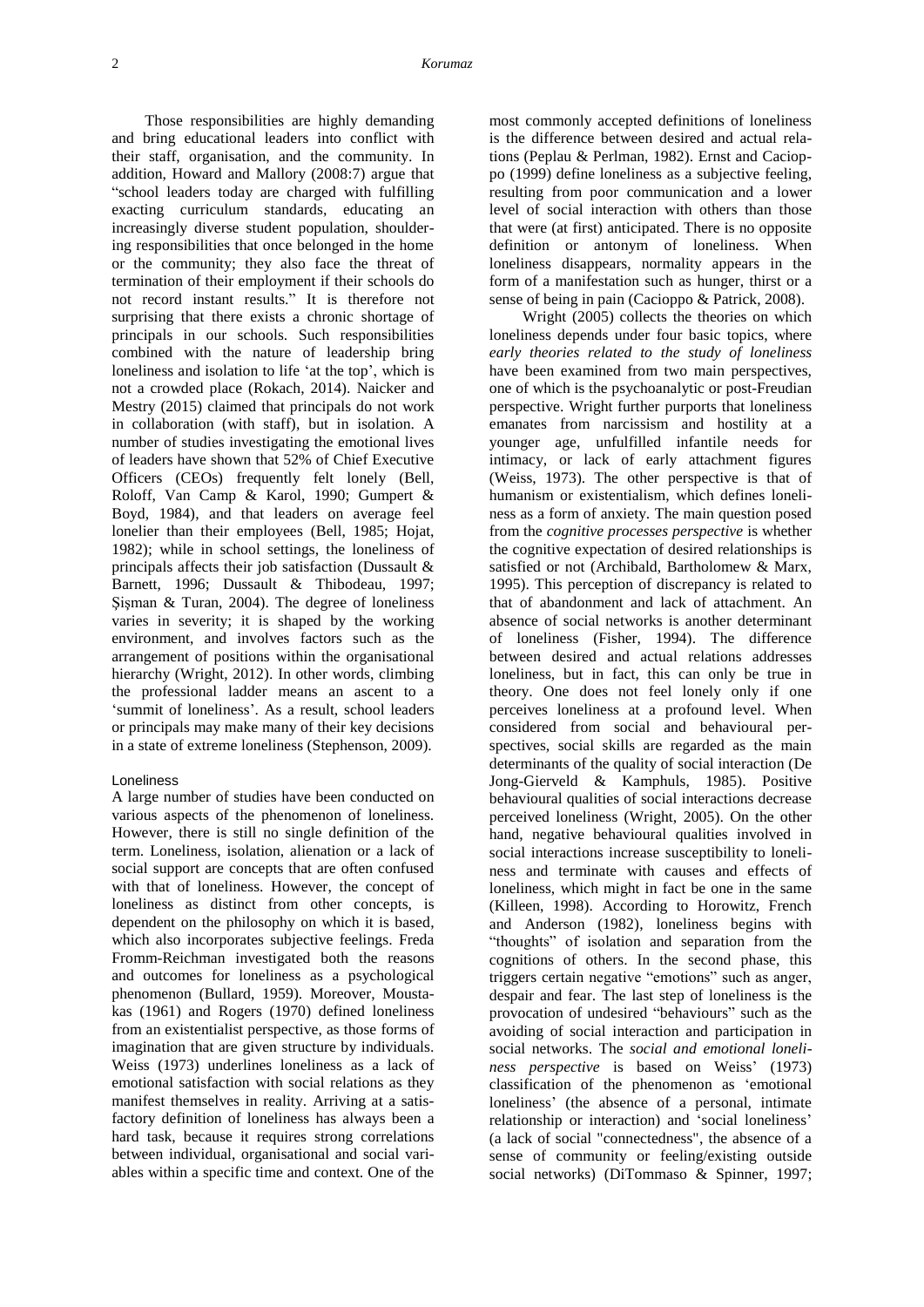Russell, Cutrona, Rose & Yurko, 1984; Stroebe, Stroebe, Abakoumkin & Schut, 1996).

The negative psychological impact of loneliness has been researched extensively. However, the issue of loneliness at work remains underinvestigated. There are a number of pieces of evidence and reasons to assume that loneliness might be more visible within a work setting than in a personal life context (Dussault & Thibodeau, 1997; Lam & Lau, 2012; Reinking & Bell, 1991). In this regard, Spillane and Lee (2013:3) argued that "school principals often struggle with feelings of professional isolation and loneliness as they transition into a role that carries ultimate responsibility and decision-making powers." Frequently, those principals, on assuming their position, also have difficulty dealing with the legacy, practice, and style of the previous principal (Duke, 1987; Hart, 1993). School principals are expected to satisfy both the structural and strategic needs of the organisation. For example, Rokach (2014) indicated that school leaders need the social support of employees, and that in cases where they do not receive this support, they may experience loneliness (Mercer, 1996). Lam and Lau (2012) have asserted that school principals experiencing loneliness, will have lower quality leader-member and organisation-member exchanges at work and they will be less effective both in the roles directly connected to their job description, and with the additional, non-prescribed roles that they execute in their workplaces. In addition, cultural contexts shape the correlation between leadership and loneliness. "Countries with western, more individualistic values, utilize [sic] management practices that focus on facilitating skill-based (working) lifestyles, as well as providing the tools that employees need" (Rokach, 2014:52). On the other hand, Şişman and Turan (2004) showed that the collectivist values of Turkish society influence school principals' needs for socialisation so they may experience certain degrees of social-emotional loneliness. Contrasting his research with studies previously conducted on the topic, Sarpkaya (2014) discovered that school principals in Turkey felt a deeper level of loneliness from a social rather than an emotional perspective. Yılmaz and Altınok (2009) revealed that Turkish school principals' levels of loneliness are quite low. In the same year Izgar (2009) reported that school principals' loneliness was moderate in Turkey, while Oğuz and Kalkan (2014) found that school principals experienced low levels of loneliness at schools.

The aforementioned studies have all presented contradictory results with respect to the loneliness of school principals in Turkey; these studies have all tried to determine the "level" of the loneliness of principals at work using quantitative designs. The fundamental difference among them is that Izgar (2009), Şişman and Turan (2004) and Yılmaz

and Altınok (2009) used the University of California, Los Angeles (UCLA) loneliness scale, which was developed to determine the loneliness level of participants in social contexts, but that did not focus particularly on the loneliness that the same participants experienced at work. In contrast, Bakioglu and Korumaz (2014), Oğuz and Kalkan (2014) and Sarpkaya (2014), tried to assess loneliness at work using the Loneliness at Work Scale. All of these studies, which tried to determine the level of loneliness in sub-dimensions, generated beneficial results that certainly help the observer to understand the loneliness of principals in a Turkish context. However, they may all be considered insufficient in revealing the underlying reasons for loneliness among principals at school, the meaning of loneliness according to principals, and the issues and incidents that principals experienced. They also did not sufficiently account for how principals overcome loneliness at school within a Turkish school setting, in which principals are appointed from among teachers and are rendered responsible for all administrative process. At the same time, there have been limited studies conducted corroborate qualitative research that describes the loneliness of school principals in Turkey. In this context, the purpose of this study is to determine the perceptions of loneliness among school principals at Turkish schools.

# **Methodology**

## Research Design

This study employed a qualitative research design incorporating a phenomenological approach, to describe the perceptions of school principals with regard to loneliness at Turkish elementary schools. Phenomenological research is a qualitative method that aims to determine the whole issue or phenomenon under discussion (Patton, 2002) and to highlight the essential meanings of human experiences (Lin, 2013). According to Smith (2011:2), "phenomenology studies are organized [sic] according to conscious experiences from the first person point of view, along with presentation of the relevant conditions of experience", and defines it as such. Creswell (2007:57) further described a phenomenological study as one that "describes the meaning for several individuals of their lived (or shared) experiences or a phenomenon". This phenomenological study allows for the exploration of the experiences of elementary school principals concerning loneliness in a school context (Berg & Lune, 2012; Creswell, 2007; Kaya & Aydın, 2016; Stake, 2010). Qualitative research, which compiles interpretive activities, privileges no single methodological practice over another, but rather stresses qualitative research methods and strategies such as phenomenology to reveal the truth of a phenomenon (Denzin & Lincoln, 2011). This phenomenological study that "describes the mean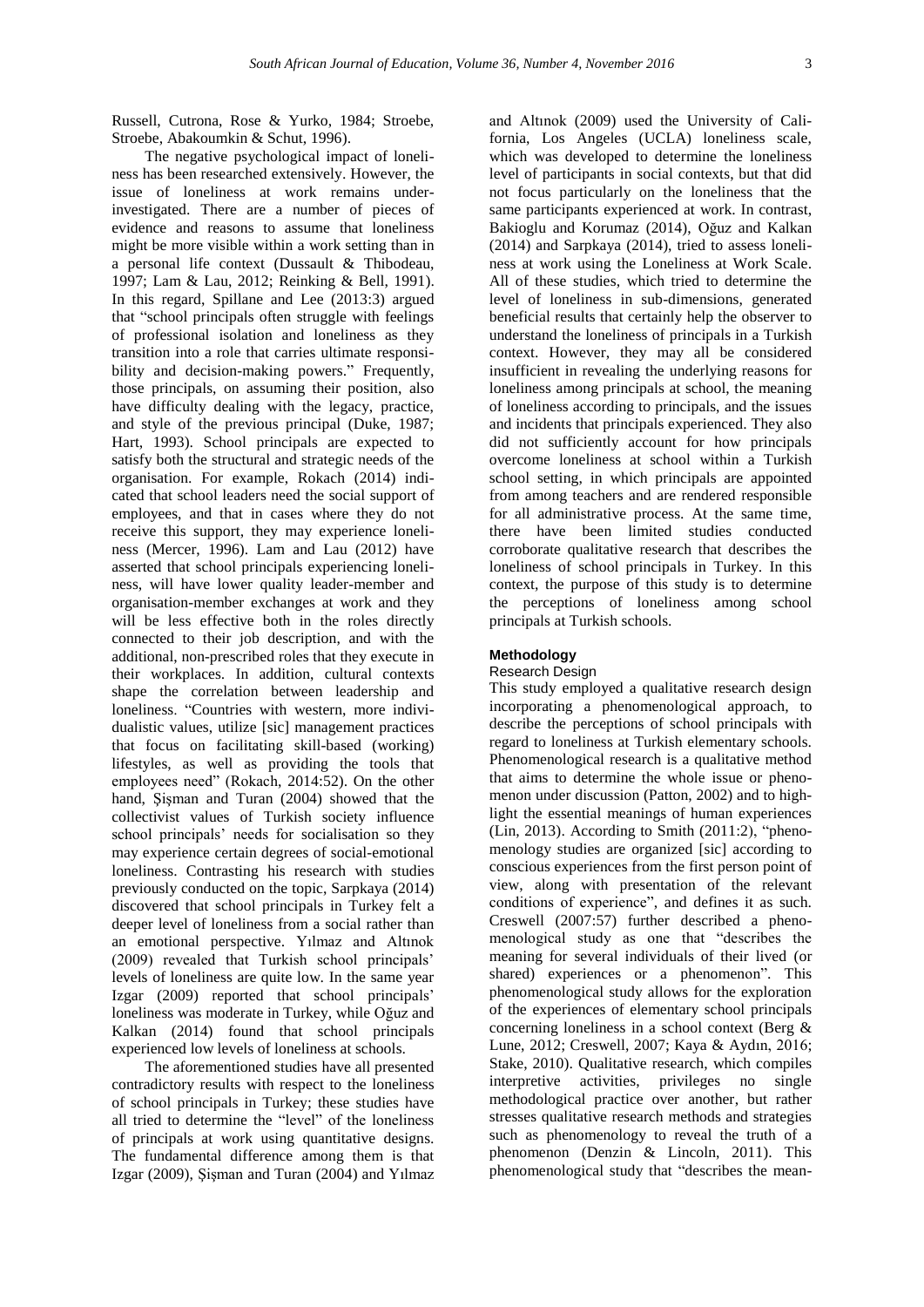ings of loneliness for several individuals of their lived experiences as a concept or a phenomenon" (Creswell, 2007:57–58), is used to investigate how an individual makes sense of an experience. In a phenomenological study, understanding regarding the phenomenon is elicited, and insight is gained by interviewing knowledgeable participants (Yin, 2012). Specifically, this study sought to explore the lived experiences of elementary school principals' concerning loneliness within a school setting.

# **Participants**

Participants were selected based on their lived experiences concerning the phenomenon of loneliness and their willingness to share knowledge regarding their loneliness within the school setting, so that it might serve as an appropriate contribution to the purposeful sampling method. The participants of the study, all of whom were elementary school principals, were determined according to criterion sampling that represents one of the most common types of purposeful sampling. Patton remarks that "criterion sampling means to review and study all cases that meet certain predetermined criteria of importance" (2002:238). The researchers' choice concerning the sampling type was based on the understanding that "criterion sampling works well when all individuals studied represent people who have experienced the same phenomenon" (Creswell, 2007:128).

|  |  |  | Table 1 Demographics of participants |
|--|--|--|--------------------------------------|
|--|--|--|--------------------------------------|

| Pseudonyms | Gender | Age | <b>Career Phases</b> |
|------------|--------|-----|----------------------|
| Deniz      | Female | 50  | Development          |
| Cengiz     | Male   | 52  | Autonomy             |
| Baran      | Male   | 59  | Initiation           |
| Mehmet     | Male   | 45  | Initiation           |
| Ismet      | Male   | 44  | Initiation           |
| Aydin      | Male   | 48  | Autonomy             |
| Hakan      | Male   | 34  | Initiation           |

Particular settings, individuals and events can be selected deliberately in order to provide information with the view to answering specific research questions (Maxwell, 2009). The criteria of the study were gender, age and career phases. Participants of this study were seven  $(n = 7)$ principals working at elementary schools in Istanbul, Turkey. The age of participants varied from 34 to 59. We used Bakioglu's (1994) classification of school principals' career phases. Hereunder, the Initiation Phase contains from 1 to 4 years of experience and a high need of professional development. The Development Phase refers from 4 to 8 years of experience and high career chance. Autonomy is the third phase and refers from 8 to 12 years of experience. Autonomy phase principals are expected to decide autonomously. Four of the participants were at the initiation phase, two of them were at the autonomy phase and one of them

was at the development phase of their career. One of the participants was female and six of them were males.

#### Settings and Procedures

In March, 2015, school principals from several elementary schools in Istanbul were invited via school e-mail to participate in the study. Over 80 elementary school principals were contacted; sixteen principals responded via email and were accepted to participate in this study. Their personal details was obtained in a follow-up e-mail requesting more background information from the principals and responding to the specific questions they raised about the study. Seven of sixteen principals were selected according to the criteria of the study. Unfortunately, only one of the participants was female. This limited researchers in their ability to find the differences in feelings of loneliness according to gender.

Contact information and schedules of availability were obtained from the principals in order to best determine the time and location for the first interview meeting. The principals provided their home and school contact information. Between April 07 and May 30, 2015 school principals gathered for individual interviews that were conducted by researchers. All interviews were audio-taped and transcribed for each initial meeting. Field notes were also taken to reinforce the key points of the participants.

### Research Questions

The qualitative phenomenological research question guiding the study was: What are the perceptions of schools principals at Turkish elementary schools concerning loneliness. In developing the themes, the researchers constantly referred to the several sub-research questions guiding the study that were determined as follows:

- 1. How do Turkish school principals define loneliness? 2. Why do school principals feel loneliness at school and what are the individual and organisational causes?
- 3. How do school principals overcome loneliness at school?
- 4. What are the organisational and individual outcomes of school principals' loneliness?

# Data Collection and Analysis

Prior to beginning the study, an application was made to the university Institutional Review Board (IRB) for research involving human subjects. Permission was obtained from the IRB at Yildiz Technical University to conduct this study, and was issued on March 19, 2015. Participants were asked to sign the consent form, and were informed that their participation in the study was voluntary. The participants were also notified that they could withdraw from the study at any time and that their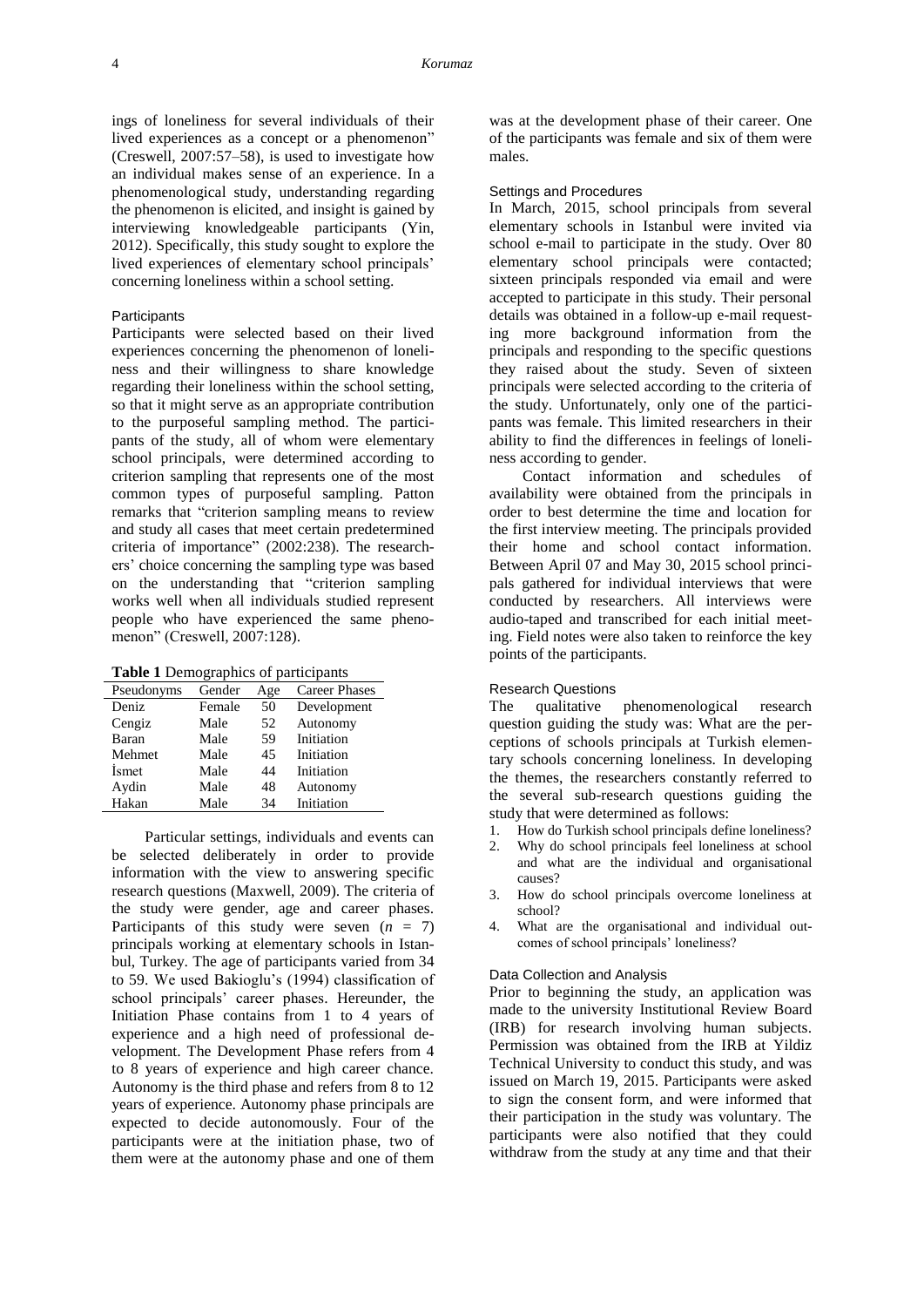responses were confidential. Pseudonyms were used to protect participants' identities and ensure confidentiality.

The data collection process was based on a triangulation method using three different datacollection methods, viz. face-to-face semi-structured interviews, observations and field notes. The use of multiple methods to gather data leads to the triangulation of data to support the attempts of researchers to produce more accurate results (Denzin & Lincoln, 2011). The study data was gathered during the spring academic term of 2015. Both the individual and focus group interviews consisted of open-ended and seven in-depth questions about the principals' perceptions and lived-experiences with regard to loneliness. We used focus group interviews "to learn through discussion about conscious, semiconscious, and unconscious psychological and sociocultural characteristics and processes among group members" (Berg & Lune, 2012:111).

The interview protocol was revised by five experts in the field of educational Leadership and Curriculum and Instruction Departments. The questions in the interview serve to open further discussion about principals' perceptions and experiences concerning loneliness. To ensure the reliability and validity of the interview questions, first of all, five experts' opinions were considered, and the questions were revised accordingly. These questions were applied to two participants as a pilot study, and the questions were finalised before the actual interviews took place.

The interviews lasted approximately 40–60 minutes, where each interview was audio-taped. The interview process took place at the schools where the principals were employed. The participants were informed about the research process and assured that the information they gave would remain confidential. The principals were first given a copy of the research narrative that outlined the specific purposes and expectations of the study. They were also asked to read and sign the information sheet, and were given a copy of the form for their personal records.

Three of the principals were observed separately on two different working days. The purpose of the observation of the participant was to witness and understand the phenomenon in depth in its natural setting (Berg & Lune, 2012; Patton, 2002). Before the observation, an observation checklist form was developed. During the observation, notes were also taken and collected after each of the observations. Data was collected by checklists and field notes taken during observations supported the information gathered during the interviews.

After the interviews, the audio recordings and observation field notes were transcribed. The transcriptions were reread several times and then

classified accordingly to identify the themes. The codification and analysis of data were conducted manually by the researchers. For purposes of analysis, the steps of (1) exploring the general sense of data; (2) (en)coding the data (Saldaña, 2009); and (3) specifying the themes, were followed (Creswell, 2012).

Transcripts of the interviews and field notes from the observation were examined by different experts; these multiple examinations contributed to the reliability of the analysis. Research reports, compiled using the analysis and interpretations of the data obtained were prepared. and returned to the research participants for "member checks" to establish credibility, reliability and confirmability (Lincoln & Guba, 1985; Maxwell, 2009; Streubert & Carpenter, 1999), and to assess and strengthen the accuracy of the data (Creswell, 2007). This process resulted in three overarching themes, which include: psychological insight, organisational climate, and professional efforts.

## **Findings**

The analysis of the transcribed forms of individual interviews, focus group interview and observations indicate that *psychological insight* is the most emphasised notion that all participants agreed on with respect to the definition of loneliness at schools. Participants also shared the view that the *organisational climate* of Turkish schools represented the most significant reason for principals' loneliness at work. Participant school principals stated that they exerted/made *professional efforts* to overcome the invisible barrier. "Feeling like a sheep dog among a flock of sheep", "an invisible curtain" and "a captain controlling the rudder alone", were culturally-specific metaphors voiced during the interviews that helped in providing definitions of the types of loneliness experienced by principals. In brief, the following themes were identified: psychological insight, organisational climate and professional effort.

# Theme One: Psychological Insight

Analysis of the transcriptions obtained during the application phase of the research reveals that the expression 'psychological insight' was repeated by all participants, and the most commonly used description, where all participants emphasised the notion of psychological insight. For example, one school principal defined loneliness at the school as follows:

*Loneliness at school is a kind of psychological deprivation, because there are teachers, students and parents around me; however, I still think I am isolated in my feelings. I feel really alone* (April, 2015, Male, 59).

Another principal emphasised the definition of loneliness at work in the capacity of school management. Again, he employed the notion of psychological insight: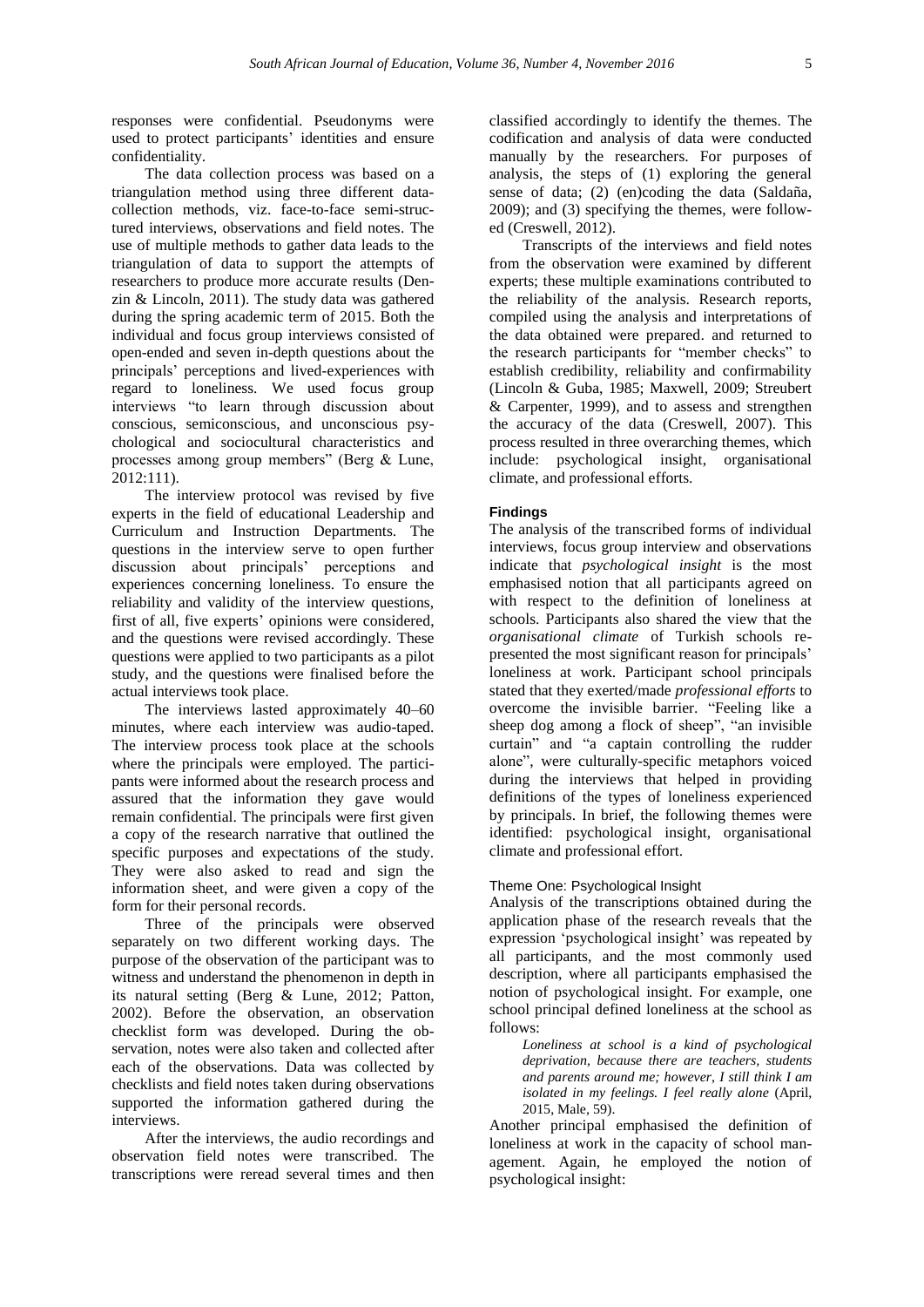*I can define loneliness as a subjective feeling. All of the principals in Turkey work in the same conditions, but some feel lonely, while others do not. I neglect myself while doing my daily routines. That makes me antisocial* (August, 2015, Male, 44).

Three of the participants preferred to use culturally specific metaphors that explain the feeling of loneliness experienced by principals at the school. For example, one of the participants defined his loneliness at the school as "an invisible curtain" between him and other individuals at the school:

*I think the most important factor that contributes to being lonely at the school is unsatisfactory communication… I try to eliminate barriers to bring about stronger communication. Unfortunately, there is an invisible curtain between me and others at the school* (September, 2015, Male, 48).

Another participant preferred to define loneliness at the school "feeling like a sheepdog among a flock of sheep". He emphasised the protectiveness of the school leaders in administration both for teachers and students:

*Everyone at the school I have contact with regards me as someone who will confirm or reject their plans or suggestions. I think* [only] *a few people value me because I am a human. I can define loneliness at the school as feeling like a sheep dog in a flock of sheep. I try to protect them every time or serve them, but they remain distant from me* (August, 2015, Male, 52).

The participants also mentioned the factor of psychological insight as featuring on the list of descriptions that can be used to punish newlyappointed principals. For instance, one of them expressed his opinion as follows:

*Being lonely at the school is a subjective feeling for anyone. I can easily state that if a principal has newly arrived at a school, that means he/she will pay the price for the position. He/she will be isolated, ostracised, or alienated by others. It is a kind of punishment* (August, 2015, Male, 45).

Similarly, one of the participants defined loneliness as a lack of closeness that can be regarded as a subtheme of psychological insight. He stated his thoughts as follows:

*At first glance, no-one can say that a school principal feels lonely. But indeed, we can experience loneliness more deeply than others. To me, loneliness means a lack of close friends in whom I can confide about my private life* (September, 2015, Male, 34).

A general analysis of the answers provided by the participants revealed that the notion of psychological insight was stressed and that there was a consensus regarding the definition of the loneliness of principals at the school.

### Theme Two: Organizational Climate

Analysis of the data obtained during the application phase of the research reveals that organisational climate was also used by the participants, and it was one of the most frequently repeated notions. All of the participants emphasised the notion of organisational climate to be the most important reason for the loneliness of principals. As well as unplanned and heavy workloads, intolerance to differences and hierarchy were the sub-themes of this notion. Some definitions of organisational climate were specified as follows:

*Both teachers and principals are willing to collaborate in the Turkish school culture. They want to work individually at the school. The educational system encourages working alone because the main goal is to focus on academic competition and the achievement of the students. That encourages principals to work and become lonely at school* (August, 2015, Male, 59). \*\*\*

*Principals are the only ones responsible for decisions. Each and every decision that is not shared with others in the school creates two groups: the satisfied and the unsatisfied. The teachers, students or parents who are unsatisfied with my decisions sometimes keep me at a distance. But it is a kind of necessity for me. The educational system only allows me to take initiative for making decisions at the school* (September, 2015, Male, 48).

Most of the participants mentioned that the excessive workload of principals made them feel isolated at the school. For instance, one participant emphasised the amount of unplanned work and that the lack of set time limits his work, incarcerating him in his office. He also brought up bureaucratic processes as representing time-consuming duties as part of the administration process. He clarified his argument as follows:

*The most important reason preventing me from connecting with teachers, students or parents are issues of time. I have to get through lots of work in the same day. Nobody would think that these bureaucratic processes take such a long time. I really feel responsible for getting this work done* (August, 2015, Male, 59).

With regards to this viewpoint, it was observed that the principals had to spend most of their time involved in bureaucratic routines, within the confines of their offices at their schools. Their contact time with others at the school was limited. They seemed to suffer emotional deprivation because of loneliness. Another participant mentioned excessive workloads that differed from those of other 'ordinary' principals. He expressed his thoughts as follows:

*I have observed that prominent principals are the only ones who are defined as successful. Therefore, I never want to be an 'ordinary' principal at my school. All of these efforts to be an extraordinary principal bring me additional responsibilities and an increased workload. When I accomplish these tasks, I realise that I am isolated and lonely in my room* (September, 2015, Male, 34).

Another sub-theme of the organisational climate of the school is intolerance to differences. One participant, who came from a culturally-different back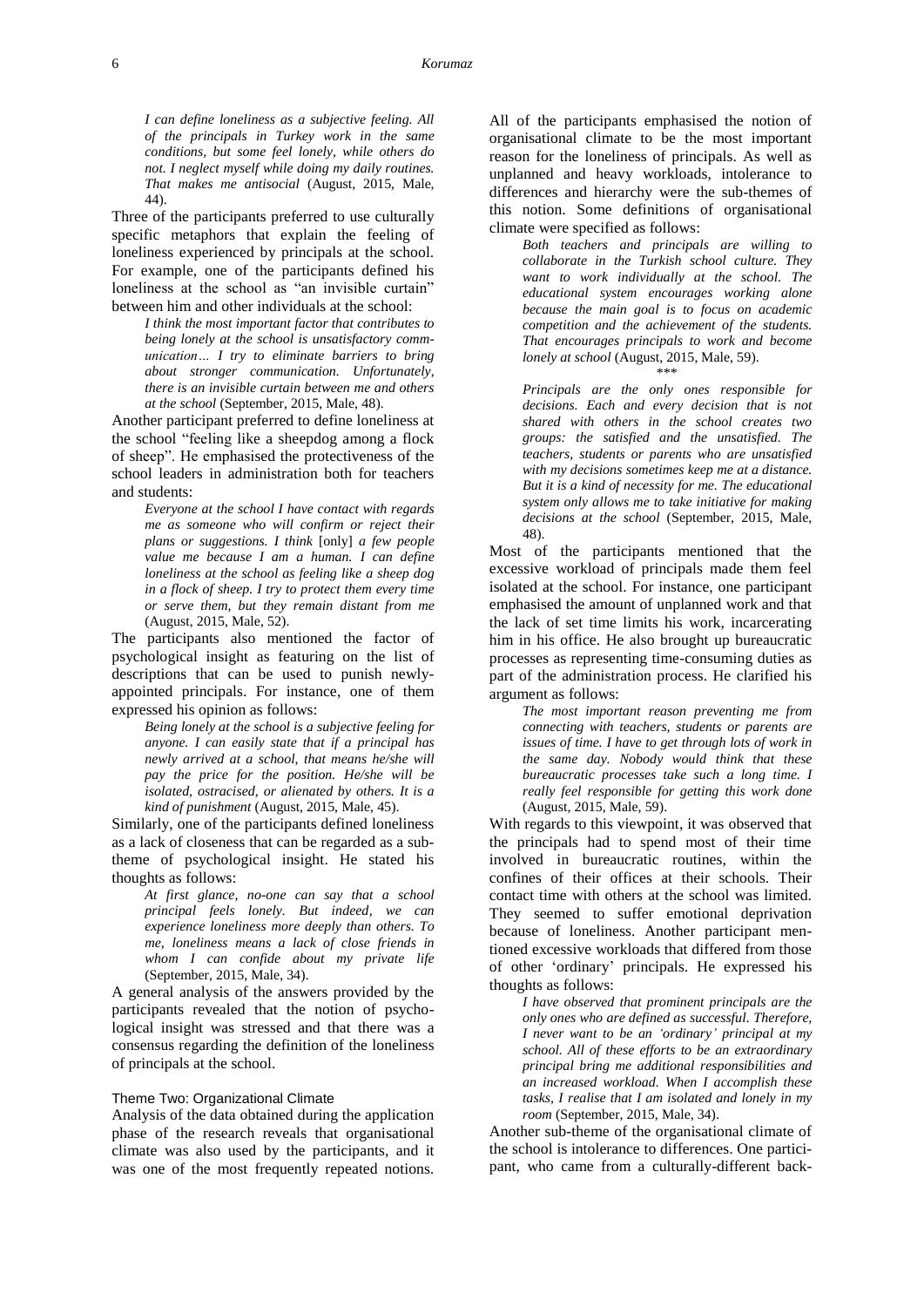ground to that of the other participants, found people to be intolerant of others' differences at the school. He asserted that intolerance of others was one of the most significant factors that led to the loneliness of principals at the school. He reflected his thoughts as follows:

*Principals, teachers, vice-principals, parents or even students are too intolerant towards each other. Particularly during recent years, we don't want to work or be together with people who are different than us. I can list these differences as religion, ethnic diversity, political point of view, mother tongue, or even our home towns. The political influences exerted on schools have separated teachers and principals. I think this separation has an extraordinary effect, in that it makes people feel unhappy and alone at the schools* (August, 2015, Male, 59).

Similarly, the only female participant of the study identified that the gender of the principal was a significant variable that prevented close interaction with teachers, vice-principals, and even parents. In other words, she meant that males in the school keep her at arm's length, because of the gender difference. She expressed her thoughts clearly as follows:

*At the beginning of my career, I thought that gender was not such a crucial aspect of the administrative process. But now, I think that the gender of the principal is very important in some cases. As you know, most of the principals in Turkey are male, so patterns of behaviours or expected behaviours are generally masculine. Whenever I try to behave like a man, teachers find me 'artificial'. On the other hand, when I try to be who I am, they then find my behaviour too 'feminine' to manage a school. It is a kind of administrative dilemma. Moreover, teachers or others in the school avoid becoming my close friend. As a female principal, I need to learn how to work alone. I am not sure whether this is cultural thing or not* (July, 2015, Female, 50).

As a source of loneliness, intolerance consists of the political views of teachers' unions at the present time. One of the participants thought that differences in the political views of teachers because of their union membership separated them from each other, and led to the emergence of political subgroups in the school. He stated his opinions as follows:

> *In addition to the excessive workload, differences in the political views of teachers because of their union membership have led to their separation. When I began to work at this school as a principal, I was alienated by teachers who were members of another teachers' union. These kinds of barriers are too strong to overcome* (August, 2015, Male, 52).

Some of the participants pointed out that the hierarchical structure (of schools) prevents principals from joining a (social) group in the school or having close relationships. The concept of hierarchy involves the erecting of communication barriers created by teachers who regard the

principals as agents of the status quo. For instance, one of the participants of the study regarded himself as a gatekeeper of the school in the first year of his career phase as a principal; he thought that this kind of his behaviour reflected a hierarchical perspective. He stated his opinions as follows:

*In the first years of my job, I tried to balance my relations according to the formal process. It might be a kind of (natural) instinct to protect my school. But after some years of experience, I realised that this made me feel alone* (August, 2015, Male, 44).

At the same time, it was noted in observation that most of the teachers and vice-principals tended to behave towards the principal as if he were the only one who held responsibility for the operation of the whole school. This attitude occurred as a result of the organisational climate that created an invisible gap between the principal and all others at the school.

Similarly, one participant expressed his hesitation to accept the views (articulated by teachers) of his being regarded as an agent of the status quo as follows:

*As a principal, I am the only one responsible for everything in the school. Therefore, I try to control everything. But teachers regard me as a 'controller' or 'agent' of the system. They adjust their relationship according to this outlook* (September, 2015, Male, 48).

When the participants' statements are analysed in general, it is revealed that the notion of organisational climate was emphasised quite often by participants, and that this culture created loneliness for the principals, or even strengthened its effects.

#### Theme Three: Professional Efforts

An analysis of the findings obtained during the application phase of the research reveals that the phrase "professional efforts" was also a regularly repeated notion by most of the participants. This notion includes the manner in which the principals try to overcome loneliness at school. All seven participants emphasised this notion. Five of the participants' professional efforts focused on planning a variety of activities and events for everyone at the school with the aim of minimising loneliness. The professional efforts of the other two participants focused on getting closer to their inner circle. For instance, one of the participants' expressed his practice of using cultural codes to overcome loneliness. He stated his opinions as follows:

*When I feel really lonely, I try to solve this problem over a long period of time. If it becomes an unsolvable problem, I would try to use the cultural codes of the people. These codes tell me "stay close to your friends, people of this culture will be effected by these codes and feel much closer"* (August, 2015, Male, 44).

The notion that principals try to use their professional efforts to overcome loneliness is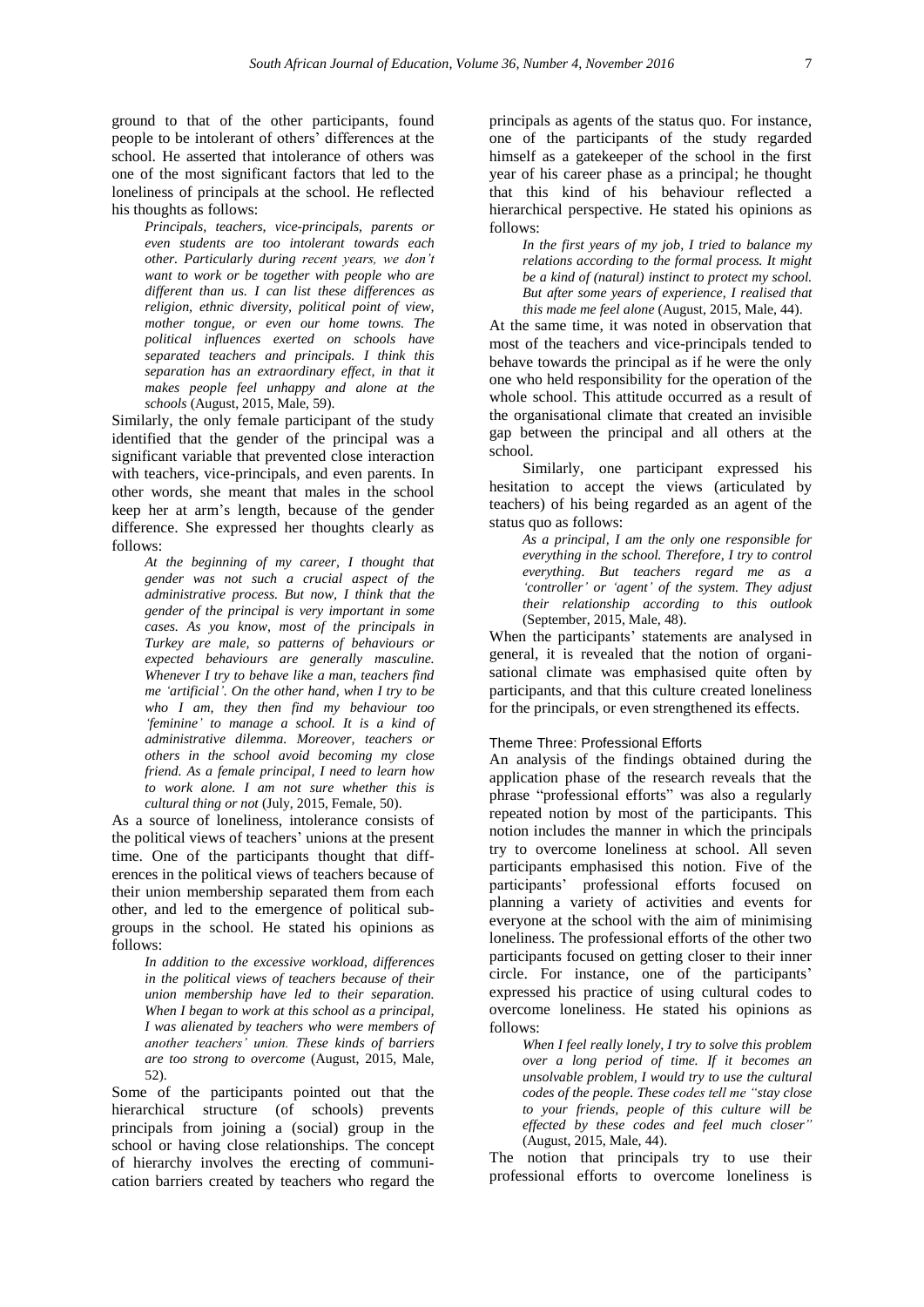widely shared. This included visits to parents to maintain and revitalise the relationship between principals, students and parents. One participant expressed his opinions in the same way:

> *When I feel lonely in my room, I try to organise an event that parents and (all) students can attend. In addition, we visit students and their parents in their homes at least two times a year. Thus, I strengthen my relationship with parents and my students. I feel less lonely, in particular when I spend time with my students* (August, 2015, Male, 52).

This participant was observed preparing breakfast for teachers who came to school early in the morning. Similarly, one of the participants emphasised the importance of knowing and being known by others. His efforts seemed to focus on becoming familiar with the others in the school. He expressed his opinions as follows:

*I realised the more teachers, students and parents know about me, the closer they feel. And actually when this happens, I feel closer (to them) as well. Becoming familiar with them has decreased my loneliness to some extent. Now I convert my efforts to get to know each of the students more closely. I think that I will feel less lonely when I get to know my teachers and students more closely* (September, 2015, Male, 34).

Another effort of the principals was to concentrate on the relationship with the parents. This notion was expressed as "finding satisfaction in (one's) family" by one participant, who defined herself as being committed to her family. She stated her thoughts as follows:

> *Loneliness at the school is not a feeling that I can overcome (everything) by myself. I take shelter behind my family in such cases. The only thing that satisfies me is my husband and my son. I try to spend time with them and expect their love. They can make my day* (July, 2015, Female, 50).

Another participant with sufficient (extensive) experience in school management emphasised the need to make plans to banish loneliness at work. He stated his thoughts as follows:

> *In our school there are more than one thousand students, 30 teachers, three vice principals, three officers and four cleaners. That means that theoretically, I can be in contact with more than one thousand people every day… But in practice, I have to stay in my room for routine assignments. That makes me unhappy and lonely. Some years ago I decided to make myself more present in corridors and in the teachers' room. My first plan to rid myself of loneliness was to spend more time among school members* (August, 2015, Male, 59).

It was also noted in observations that principals tried to implement plans to overcome loneliness at the school. The teacher mentioned above tried to be visible in corridors and teachers' rooms at every possible time. Similarly, another participant expressed that he saw celebrations and important days in the school calendar as opportunities to overcome loneliness at school. He gave his opinions as follows:

*I try to make plans to meet everyone on celebrations and important days. To gather everyone together for a celebration is not an easy job. But I think these days and celebrations are key opportunities to develop strong relations. In particular, we meet for dinner during Ramadan (annual month of Muslim fasting and religious activities). I can say that I try to do something planned. These really work* (September, 2015, Male, 48).

A general analysis of the answers revealed that professional efforts were very important in establishing close relations and reducing loneliness at the school. Most of the participants emphasised that they try to overcome loneliness through the planning and holding of school events. That can be interpreted as the principals' implementation of plans to facilitate socialisation so as to prevent loneliness at work.

### **Discussion and Conclusion**

Analysis of the principals' opinions on loneliness and interpretations of the findings are expected to contribute to a wider understanding of how school principals experience loneliness, the reasons for this phenomenon, and the efforts that principals make to overcome this undesirable feeling. The analysis of the findings of this study revealed that principals mostly agree on the definition, the reason and the methods they use to overcome loneliness. Principals preferred to define loneliness as a psychological insight. They also asserted that the most common reason for loneliness was the organisational climate of Turkish schools, most notably the fact that principals are appointed from among teachers, and are seen as the only ones responsible for all of the administrative processes of the institutions. It was also discovered that principals are reluctant to overcome loneliness at the school through their professional efforts.

The study's findings showed that loneliness at work was defined as a form of psychological insight by school principals. Both early and current definitions of loneliness by other researchers similarly focus on the psychological aspect of this feeling. Ernst and Cacioppo (1999) stated that loneliness was to be regarded as a subjective feeling, resulting from poor communication and a lower level of social interaction. The findings of Stephenson's study (2009) focused on the psychological side of the loneliness, as resonant with findings that could be deduced from the principals' expressions in the current study. Another well-known definition of loneliness incorporates clear stages; it begins with "thoughts" of isolation and separation from others (Horowitz et al., 1982). Similarly, Wright (2005) and Wright, Burt and Strongman (2006) defined loneliness particularly in terms of the emotional and social aspects of the workplace. Hawkley, Thisted, Masi and Cacioppo (2010) emphasised that loneliness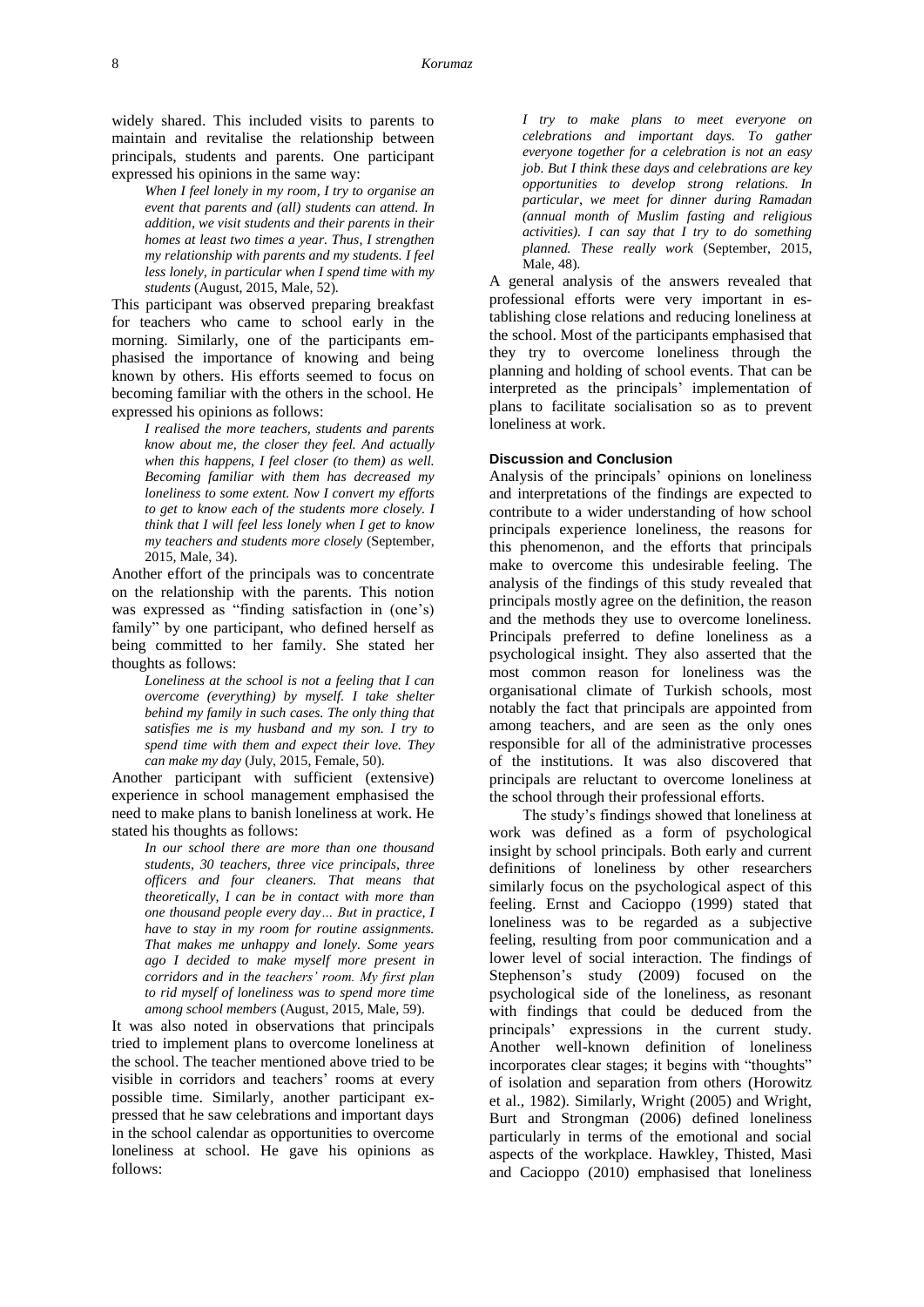was a serious problem, related to certain psychological problems. In this study, in keeping with the findings of the literature and definitions of loneliness, the most commonly mentioned notion by school leaders was psychological insight, which served to define the meaning of loneliness.

The notion of organisational climate was also the most frequently reiterated by the participants. Similarly, there are many studies that mention the influence of organisational climate on the feelings of loneliness experienced by principals. For instance, Howard and Mallory (2008) discovered that leaders feel a deeper sense of loneliness than do employees, because of organisational variables. Moreover, Rokach (2014) indicated that school leaders need the social support of employees; in cases where they do not receive this support, they might experience loneliness in the workplace. For instance, lonely principals may receive poorer organisational support. Lonely principals need more satisfactory relations, since their socioemotional needs of affiliation may be ignored at the school (Lam & Lau, 2012). Wright (2012) stated that loneliness in the workplace may be correlated with the isolation of leaders regarding the responsibilities they assume, and the decisions about others they are compelled to make. Studies within the Turkish school context have produced similar results. For instance, Tabancalı and Korumaz (2015) revealed that leaders in educational settings in Turkey experience loneliness significantly more than teachers or other staff as a result of organisational climate and culture. Campbell, Forge and Taylor (2006) indicated that principals experienced loneliness in the first phases of their careers, because they had not yet become fully familiar with the organisational climate of the system. Similarly, in this study, the participants stated that school principals experienced feelings of loneliness at work as a result of the organisational climate, such as a lack of planning, excessive workloads, or intolerance to differences and hierarchy.

Professional effort was yet another notion that was often emphasised in this study. This especially showed how school principals try to overcome loneliness at the school. Heystek (2015) stated that every effort could be motivational when it met the needs of the person. Yahyaoğlu (2005) suggested that leaders feel loneliness to a deeper extent than do others, and that this was an undesirable situation for them. Consequently, they attempted to discover alternative approaches to overcoming it. Loneliness is a negative feeling that needs to be eradicated immediately by leaders. The degree of loneliness varies, and is shaped by issues related to the work environment such as the position in the organisational hierarchy (Wright, 2012). Herlihy and Herlihy (1980:8) clearly expressed that:

When principals look to the mechanisms available for coping with stress-*fight* or -*flight,* they are caught in a double bind. While they might prefer to 'fight' to act to assuage their loneliness by discussing their problems with others, they perceive this mechanism as being unavailable to them. Thus, the majorities choose 'flight' and eventually leave the principalship. This is both unfortunate and unnecessary; means do exist for coping with the loneliness of the principalship'.

According to Aronson (2001), leaders possess certain ability to solve problems, to exhibit selfcontrol and self-regulation, and to make professional effort. In this study, results were produced that were similar to the findings in the literature, namely that the participants mentioned that school principals initiated professional efforts to overcome loneliness at school. Furthermore, Naicker and Mestry (2015) claim more collegial working relations between principals ought to be pursued. The efforts of the principals tended to encompass an attempt to seek affiliation and identification with the organisations at which they were employed (Meyer, 2009). This is because every respective principal may develop an emotional attachment to his or her own organisation; loneliness therefore constitutes an invisible barrier to this attachment.

As most of the scholars and researchers emphasised, school principals are crucial elements in the successful operation of the school. Rokach (2014) viewed the school principal as a 'gatekeeper', and he further discussed that school principals were supposed to assume all the responsibilities for administrative and instructional procedures at the school. It was therefore possible to say that the psychological experiences they undergo may influence the whole organisation. Loneliness, as the phenomenon under discussion of the current study, might be regarded as one of the most important aspects of the principals' psychological experiences. The psychological aspect of this loneliness indicates that longitudinal studies are needed to reveal the in-depth findings about the loneliness of principals. At the same time, the number of studies concerning the loneliness of principals conducted in Turkey is limited, we therefore recommend that longitudinal studies be conducted regarding school principals' loneliness. On the other hand, only 12% of school principals in Turkey are female. Therefore, the fact that just one female principal volunteered to participate in this study was not a surprise. This can be taken as one of the limitations of this study. Further research ought to focus on the loneliness of the female principals specifically. Finally, policy makers should concentrate on designing in-service training programmes for school principals in schools so as to help them to cope with the loneliness within an educational context.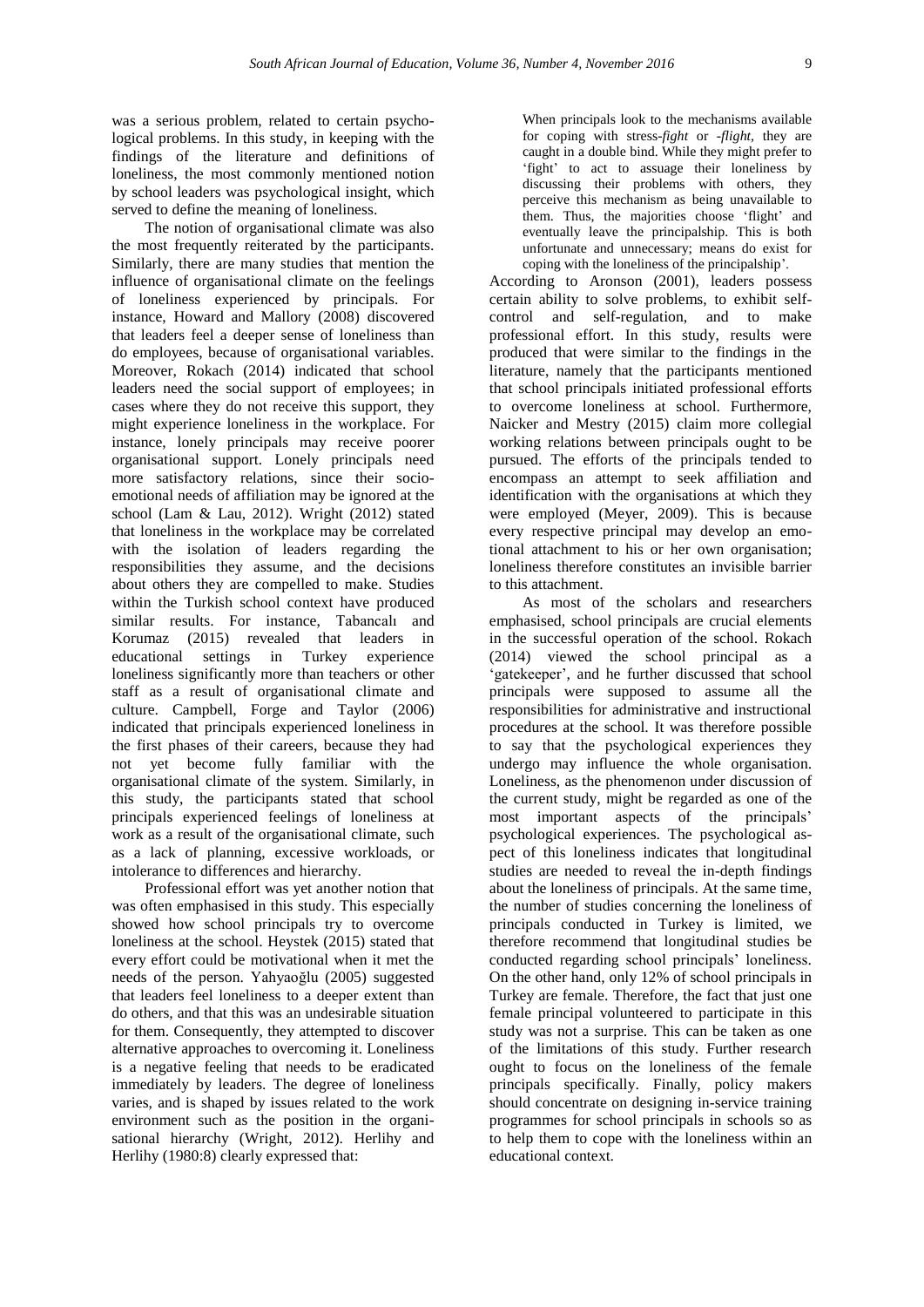#### **Note**

Published under a Creative Commons Attribution Licence.

## **References**

- Archibald FS, Bartholomew K & Marx R 1995. Loneliness in early adolescence: A test of the cognitive discrepancy model of loneliness. *Personality and Social Psychology Bulletin*, 21(3):296–301. doi: [10.1177/0146167295213010](https://doi.org/10.1177/0146167295213010)
- Aronson E 2001. Integrating leadership styles and ethical perspectives. *Canadian Journal of Administrative Sciences/Revue Canadienne des Sciences de l'Administration*, 18(4):244–256[. doi:](https://doi.org/10.1111/j.1936-4490.2001.tb00260.x) [10.1111/j.1936-4490.2001.tb00260.x](https://doi.org/10.1111/j.1936-4490.2001.tb00260.x)
- Bakioglu A 1994. Okul yöneticisinin kariyer basamakları: İngiliz eğitimi sisteminde yöneticilerin etkinlikleri üzerindeki faktörler [Career phases of school principals: The factors on principals in education system of England]. *Marmara Eğitim Bilimleri Dergisi*, 6(6):17–28. Available at
	- [http://s3.amazonaws.com/academia.edu.documents](http://s3.amazonaws.com/academia.edu.documents/35094707/OKUL_YONETICISININ_KARIYER_BASAMAKLARI_INGILIZ_EGITIMI_SISTEMINDE_YONETICILERIN_ETKINLIKLERI_UZERINDEKI_FAKTORLER_1.pdf?AWSAccessKeyId=AKIAJ56TQJRTWSMTNPEA&Expires=1478814006&Signature=rySQXxR37FEeWlGUlGosaf8BmZc%3D&response-content-disposition=inline%3B%20filename%3DOkul_Yoneticisinin_Kariyer_Basamaklari_I.pdf) [/35094707/OKUL\\_YONETICISININ\\_KARIYER\\_](http://s3.amazonaws.com/academia.edu.documents/35094707/OKUL_YONETICISININ_KARIYER_BASAMAKLARI_INGILIZ_EGITIMI_SISTEMINDE_YONETICILERIN_ETKINLIKLERI_UZERINDEKI_FAKTORLER_1.pdf?AWSAccessKeyId=AKIAJ56TQJRTWSMTNPEA&Expires=1478814006&Signature=rySQXxR37FEeWlGUlGosaf8BmZc%3D&response-content-disposition=inline%3B%20filename%3DOkul_Yoneticisinin_Kariyer_Basamaklari_I.pdf) [BASAMAKLARI\\_INGILIZ\\_EGITIMI\\_SISTEMI](http://s3.amazonaws.com/academia.edu.documents/35094707/OKUL_YONETICISININ_KARIYER_BASAMAKLARI_INGILIZ_EGITIMI_SISTEMINDE_YONETICILERIN_ETKINLIKLERI_UZERINDEKI_FAKTORLER_1.pdf?AWSAccessKeyId=AKIAJ56TQJRTWSMTNPEA&Expires=1478814006&Signature=rySQXxR37FEeWlGUlGosaf8BmZc%3D&response-content-disposition=inline%3B%20filename%3DOkul_Yoneticisinin_Kariyer_Basamaklari_I.pdf) [NDE\\_YONETICILERIN\\_ETKINLIKLERI\\_UZER](http://s3.amazonaws.com/academia.edu.documents/35094707/OKUL_YONETICISININ_KARIYER_BASAMAKLARI_INGILIZ_EGITIMI_SISTEMINDE_YONETICILERIN_ETKINLIKLERI_UZERINDEKI_FAKTORLER_1.pdf?AWSAccessKeyId=AKIAJ56TQJRTWSMTNPEA&Expires=1478814006&Signature=rySQXxR37FEeWlGUlGosaf8BmZc%3D&response-content-disposition=inline%3B%20filename%3DOkul_Yoneticisinin_Kariyer_Basamaklari_I.pdf) [INDEKI\\_FAKTORLER\\_1.pdf?AWSAccessKeyId](http://s3.amazonaws.com/academia.edu.documents/35094707/OKUL_YONETICISININ_KARIYER_BASAMAKLARI_INGILIZ_EGITIMI_SISTEMINDE_YONETICILERIN_ETKINLIKLERI_UZERINDEKI_FAKTORLER_1.pdf?AWSAccessKeyId=AKIAJ56TQJRTWSMTNPEA&Expires=1478814006&Signature=rySQXxR37FEeWlGUlGosaf8BmZc%3D&response-content-disposition=inline%3B%20filename%3DOkul_Yoneticisinin_Kariyer_Basamaklari_I.pdf) [=AKIAJ56TQJRTWSMTNPEA&Expires=147881](http://s3.amazonaws.com/academia.edu.documents/35094707/OKUL_YONETICISININ_KARIYER_BASAMAKLARI_INGILIZ_EGITIMI_SISTEMINDE_YONETICILERIN_ETKINLIKLERI_UZERINDEKI_FAKTORLER_1.pdf?AWSAccessKeyId=AKIAJ56TQJRTWSMTNPEA&Expires=1478814006&Signature=rySQXxR37FEeWlGUlGosaf8BmZc%3D&response-content-disposition=inline%3B%20filename%3DOkul_Yoneticisinin_Kariyer_Basamaklari_I.pdf) [4006&Signature=rySQXxR37FEeWlGUlGosaf8B](http://s3.amazonaws.com/academia.edu.documents/35094707/OKUL_YONETICISININ_KARIYER_BASAMAKLARI_INGILIZ_EGITIMI_SISTEMINDE_YONETICILERIN_ETKINLIKLERI_UZERINDEKI_FAKTORLER_1.pdf?AWSAccessKeyId=AKIAJ56TQJRTWSMTNPEA&Expires=1478814006&Signature=rySQXxR37FEeWlGUlGosaf8BmZc%3D&response-content-disposition=inline%3B%20filename%3DOkul_Yoneticisinin_Kariyer_Basamaklari_I.pdf) [mZc%3D&response-content](http://s3.amazonaws.com/academia.edu.documents/35094707/OKUL_YONETICISININ_KARIYER_BASAMAKLARI_INGILIZ_EGITIMI_SISTEMINDE_YONETICILERIN_ETKINLIKLERI_UZERINDEKI_FAKTORLER_1.pdf?AWSAccessKeyId=AKIAJ56TQJRTWSMTNPEA&Expires=1478814006&Signature=rySQXxR37FEeWlGUlGosaf8BmZc%3D&response-content-disposition=inline%3B%20filename%3DOkul_Yoneticisinin_Kariyer_Basamaklari_I.pdf)[disposition=inline%3B%20filename%3DOkul\\_Yo](http://s3.amazonaws.com/academia.edu.documents/35094707/OKUL_YONETICISININ_KARIYER_BASAMAKLARI_INGILIZ_EGITIMI_SISTEMINDE_YONETICILERIN_ETKINLIKLERI_UZERINDEKI_FAKTORLER_1.pdf?AWSAccessKeyId=AKIAJ56TQJRTWSMTNPEA&Expires=1478814006&Signature=rySQXxR37FEeWlGUlGosaf8BmZc%3D&response-content-disposition=inline%3B%20filename%3DOkul_Yoneticisinin_Kariyer_Basamaklari_I.pdf)
	- [neticisinin\\_Kariyer\\_Basamaklari\\_I.pdf.](http://s3.amazonaws.com/academia.edu.documents/35094707/OKUL_YONETICISININ_KARIYER_BASAMAKLARI_INGILIZ_EGITIMI_SISTEMINDE_YONETICILERIN_ETKINLIKLERI_UZERINDEKI_FAKTORLER_1.pdf?AWSAccessKeyId=AKIAJ56TQJRTWSMTNPEA&Expires=1478814006&Signature=rySQXxR37FEeWlGUlGosaf8BmZc%3D&response-content-disposition=inline%3B%20filename%3DOkul_Yoneticisinin_Kariyer_Basamaklari_I.pdf) Accessed 10 November 2016.
- Bakioglu A & Korumaz M 2014. Investigation of teachers' loneliness at school according to their career phases. *Marmara Eğitim Bilimleri Dergisi [Journal of Educational Sciences]*, 39(39):25–54.
- Bell RA 1985. Conversational involvement of loneliness. *Communication Monographs*, 52(3):218–235[. doi:](https://doi.org/10.1080/03637758509376107) [10.1080/03637758509376107](https://doi.org/10.1080/03637758509376107)
- Bell RA, Roloff ME, Van Camp K & Karol SH 1990. Is it lonely at the top?: Career success and personal relationships. *Journal of Communication*, 40(1):9– 23. doi: [10.1111/j.1460-2466.1990.tb02247.x](https://doi.org/10.1111/j.1460-2466.1990.tb02247.x)
- Berg BL & Lune H 2012. *Qualitative research methods for the social sciences* (8th ed). Boston, MA: Pearson.
- Bullard DM (ed.) 1959. *Psychoanalysis and psychotherapy: Selected papers of Frieda Fromm-Reichman*. Chicago, IL: University of Chicago Press.
- Cacioppo JT & Patrick W 2008. *Loneliness: Human nature and the need for social connection*. New York, NY: W. W. Norton & Company, Ltd.
- Campbell KT, Forge E & Taylor L 2006. The effects of principal centers on professional isolation of school principals. *School Leadership Review*, 2(1):1–15.
- Creswell JW 2007. *Qualitative inquiry & research design: Choosing among five approaches* (2nd ed). Thousand Oaks, CA: Sage Publications, Inc.
- Creswell JW 2012. *Qualitative inquiry & research design: Choosing among five approaches* (3rd ed). Thousand Oaks, CA: Sage Publications.
- De Jong-Gierveld J & Kamphuls F 1985. The development of a Rasch-type loneliness scale. *Applied Psychological Measurement*, 9(3):289– 299. [doi: 10.1177/014662168500900307](https://doi.org/10.1177/014662168500900307)
- Denzin NK & Lincoln YS 2011. Introduction: The discipline and practice of qualitative research. In NK Denzin & YS Lincoln (eds). *The SAGE handbook of qualitative research* (4th ed). Thousand Oaks, CA: SAGE Publications, Inc.
- Dimopoulos K, Dalkavouki K & Koulaidis V 2015. Job realities of primary school principals in Greece: similarities and variations in a highly centralized system. *International Journal of Leadership in Education: Theory and Practice*, 18(2):197–224. doi: [10.1080/13603124.2014.954627](https://doi.org/10.1080/13603124.2014.954627)
- DiTommaso E & Spinner B 1997. Social and emotional loneliness: A re-examination of weiss' typology of loneliness. *Personality and Individual Differences*, 22(3):417–427. doi: [10.1016/S0191-](https://doi.org/10.1016/S0191-8869(96)00204-8) [8869\(96\)00204-8](https://doi.org/10.1016/S0191-8869(96)00204-8)
- Duke DL 1987. *School leadership and instructional improvement*. New York, NY: Random House.
- Dussault M & Barnett BG 1996. Peer-assisted leadership: reducing educational managers' professional isolation. *Journal of Educational Administration*, 34(3):5–14. [doi:](https://doi.org/10.1108/09578239610118848)  [10.1108/09578239610118848](https://doi.org/10.1108/09578239610118848)
- Dussault M & Thibodeau S 1997. Professional isolation and performance at work of school principals. *Journal of School Leadership*, 7(5):521–536.
- Ernst JM & Cacioppo JT 1999. Lonely hearts: Psychological perspectives on loneliness. *Applied and Preventive Psychology*, 8(1):1–22. [doi:](https://doi.org/10.1016/S0962-1849(99)80008-0)  [10.1016/S0962-1849\(99\)80008-0](https://doi.org/10.1016/S0962-1849(99)80008-0)
- Fisher D 1994. Loneliness. In R Corsini (ed). *Encyclopedia of psychology* (Vol. 2). New York, NY: John Wiley & Sons.
- Goffee R & Jones G 2004. What makes a leader? *Business Strategy Review*, 15(2):46–50. [doi:](https://doi.org/10.1111/j.0955-6419.2004.00313.x)  [10.1111/j.0955-6419.2004.00313.x](https://doi.org/10.1111/j.0955-6419.2004.00313.x)
- Gumpert DE & Boyd DP 1984. The loneliness of the small-business owner. *Harvard Business Review*, 62(6):18–24.
- Hart AW 1993. *Principal succession: Establishing leadership in schools*. Albany, NY: State University of New York Press.
- Hawkley LC, Thisted RA, Masi CM & Cacioppo JT 2010. Loneliness predicts increased blood pressure: 5-year crass-lagged analyses in middle-aged and older adults. *Psychology and Aging*, 25(1):132– 141. doi: [10.1037/a0017805](https://doi.org/10.1037/a0017805)
- Herlihy B & Herlihy D 1980. The loneliness of educational leadership. *NASSP Bulletin*, 64(433):7– 12. doi: [10.1177/019263658006443302](https://doi.org/10.1177/019263658006443302)
- Heystek J 2015. Principals' perceptions of the motivation potential of performance agreements in underperforming schools. *South African Journal of Education*, 35(2): Art. # 986, 10 pages. [doi:](https://doi.org/10.15700/saje.v35n2a986)  [10.15700/saje.v35n2a986](https://doi.org/10.15700/saje.v35n2a986)
- Hojat M 1982. Loneliness as a function of selected personality variables. *Journal of Clinical Psychology*, 38(1):137–141. [doi: 10.1002/1097-](https://doi.org/10.1002/1097-4679(198201)38:1%3c137::AID-JCLP2270380122%3e3.0.CO;2-2) [4679\(198201\)38:1<137::AID-](https://doi.org/10.1002/1097-4679(198201)38:1%3c137::AID-JCLP2270380122%3e3.0.CO;2-2)[JCLP2270380122>3.0.CO;2-2](https://doi.org/10.1002/1097-4679(198201)38:1%3c137::AID-JCLP2270380122%3e3.0.CO;2-2)
- Horowitz L, French R & Anderson C 1982. The prototype of a lonely person. In LA Peplau & D Perlman (eds). *Loneliness: A sourcebook of current theory, research and therapy*. New York, NY: John Wiley & Sons.
- Howard MP & Mallory BJ 2008. Perceptions of isolation among high school principals. *Journal of Women in*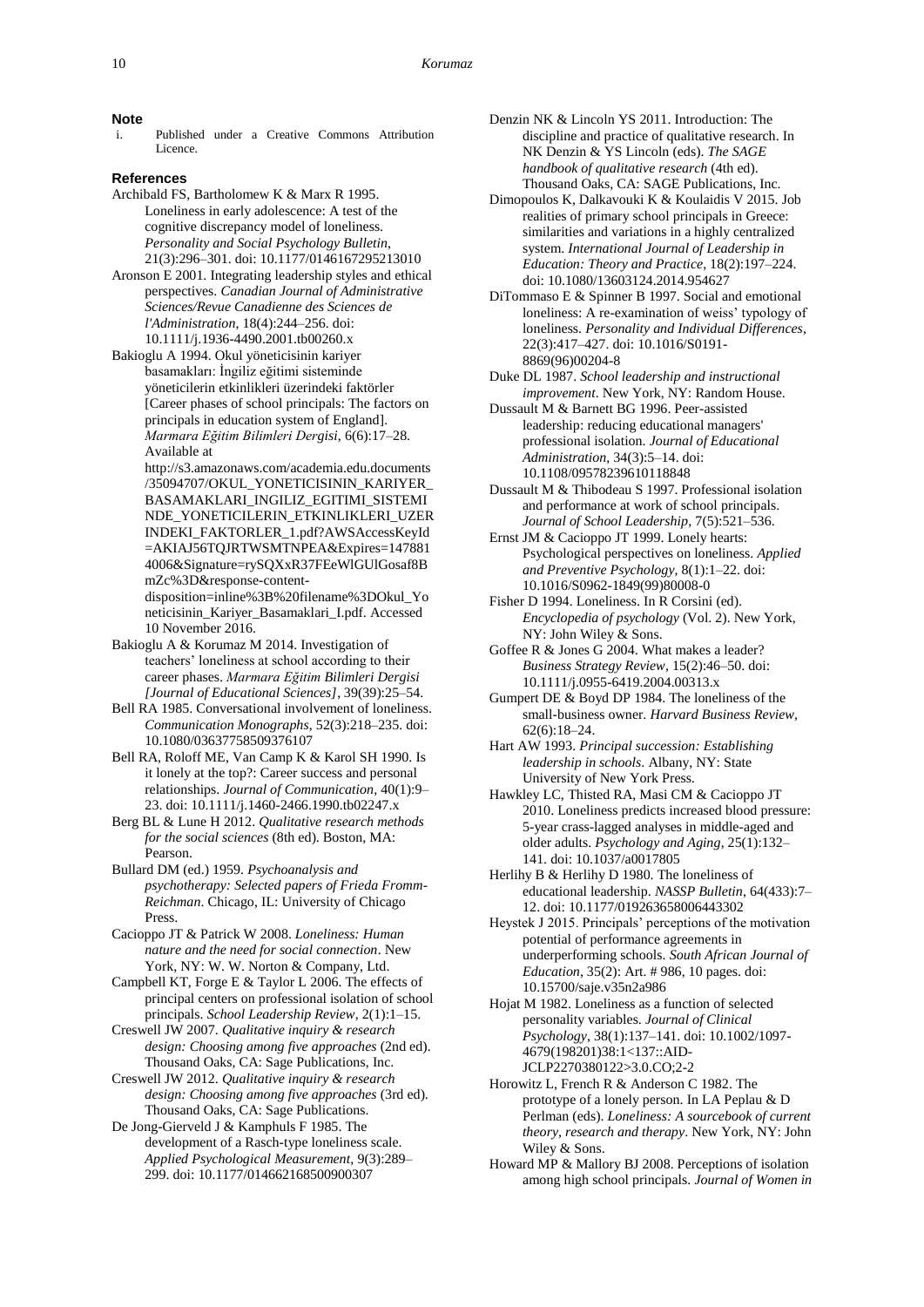*Educational Leadership*, 6(1): Article 32. Available at [http://digitalcommons.unl.edu/cgi/viewcontent.cgi?](http://digitalcommons.unl.edu/cgi/viewcontent.cgi?article=1029&context=jwel) [article=1029&context=jwel.](http://digitalcommons.unl.edu/cgi/viewcontent.cgi?article=1029&context=jwel) Accessed 10 November 2016.

Izgar H 2009. An investigation of depression and loneliness among school principals. *Kuram ve Uygulamada Eğitim Bilimleri [Educational Sciences: Theory & Practice]*, 9(1):247–258. Available at [http://files.eric.ed.gov/fulltext/EJ837781.pdf.](http://files.eric.ed.gov/fulltext/EJ837781.pdf) Accessed 10 November 2016.

Kaya D & Aydın H 2016. Elementary mathematics teachers' perceptions and lived experiences on mathematical communication. *Eurasia Journal of Mathematics, Science & Technology Education*, 12(6):1619–1629. [doi:](https://doi.org/10.12973/eurasia.2014.1203a)  [10.12973/eurasia.2014.1203a](https://doi.org/10.12973/eurasia.2014.1203a)

Keshavarz N, Nutbeam D, Rowling L & Khavarpour F 2010. Schools as social complex adaptive systems: A new way to understand the challenges of introducing the health promoting schools concept. *Social Science & Medicine*, 70(10):1467–1474. [doi: 10.1016/j.socscimed.2010.01.034](https://doi.org/10.1016/j.socscimed.2010.01.034)

Killeen C 1998. Loneliness: an epidemic in modern society. *Journal of Advanced Nursing*, 28(4):762– 770. [doi: 10.1046/j.1365-2648.1998.00703.x](https://doi.org/10.1046/j.1365-2648.1998.00703.x)

Lam LW & Lau DC 2012. Feeling lonely at work: investigating the consequences of unsatisfactory workplace relationships. *The International Journal of Human Resource Management*, 23(20):4265– 4282. [doi: 10.1080/09585192.2012.665070](https://doi.org/10.1080/09585192.2012.665070)

Lin CS 2013. Revealing the "essence" of things: Using phenomenology in LIS research. *Qualitative and Quantitative Methods in Libraries (QQML)*, 4:469– 478. Available at

[http://www.qqml.net/papers/December\\_2013\\_Issue](http://www.qqml.net/papers/December_2013_Issue/2413QQML_Journal_2013_ChiShiouLIn_4_469_478.pdf) [/2413QQML\\_Journal\\_2013\\_ChiShiouLIn\\_4\\_469\\_](http://www.qqml.net/papers/December_2013_Issue/2413QQML_Journal_2013_ChiShiouLIn_4_469_478.pdf) [478.pdf.](http://www.qqml.net/papers/December_2013_Issue/2413QQML_Journal_2013_ChiShiouLIn_4_469_478.pdf) Accessed 9 November 2016.

Lincoln YS & Guba EG 1985. *Naturalistic inquiry*. Newbury Park, CA: Sage Publications.

Maxwell JA 2009. Designing a qualitative study. In L Bickman & DJ Rog (eds). *The SAGE handbook of applied social research methods* (2nd ed). Thousand Oaks, CA: Sage Publications, Inc.

Mercer D 1996. 'Can they walk on water?': professional isolation and the secondary headteacher. *School Organisation*, 16(2):165–178. [doi:](https://doi.org/10.1080/0260136960160204) [10.1080/0260136960160204](https://doi.org/10.1080/0260136960160204)

Meyer JP 2009. Commitment in a changing world of work. In HJ Klein, TE Becker & JP Meyer (eds). *Commitment in organizations: Accumulated wisdom and new directions*. New York, NY: Routledge.

Moustakas CE 1961. *Loneliness*. Englewood Cliffs, NJ: Prentice-Hall.

Naicker SR & Mestry R 2015. Developing educational leaders: A partnership between two universities to bring about system-wide change. *South African Journal of Education*, 35(2): Art. # 1085, 11 pages. [doi: 10.15700/saje.v35n2a1085](https://doi.org/10.15700/saje.v35n2a1085)

Oğuz E & Kalkan M 2014. Relationship between loneliness and perceived social support of teachers in the workplace. *Elementary Education Online*, 13(3):787–795. Available a[t http://ilkogretim](http://ilkogretim-online.org.tr/vol13say3/v13s3m5.pdf)[online.org.tr/vol13say3/v13s3m5.pdf.](http://ilkogretim-online.org.tr/vol13say3/v13s3m5.pdf) Accessed 9

November 2016.

- Patton MQ 2002. *Qualitative research & evaluation methods* (3rd ed). Thousand Oaks, CA: SAGE Publications, Inc.
- Peplau LA & Perlman D 1982. Perspectives on loneliness. In LA Peplau & D Perlman (eds). *Loneliness: A sourcebook of current theory, research and therapy*. New York, NY: John Wiley & Sons.

Popper M 2011. Toward a theory of followership. *Review of General Psychology*, 15(1):29–36. [doi:](https://doi.org/10.1037/a0021989)  [10.1037/a0021989](https://doi.org/10.1037/a0021989)

- Reinking K & Bell RA 1991. Relationships among loneliness, communication competence, and career success in a state bureaucracy: A field study of the 'lonely at the top' maxim. *Communication Quarterly*, 39(4):358–373. [doi:](https://doi.org/10.1080/01463379109369812)  [10.1080/01463379109369812](https://doi.org/10.1080/01463379109369812)
- Robinson VMJ 2007. *School leadership and student outcomes: Identifying what works and why* (ACEL Monograph Series No. 41). Winmalee, Australia: Australian Council for Educational Leaders Inc.
- Rogers C 1970. *Carl Rogers on encounter groups*. New York, NY: Harper and Row.

Rokach A 2014. Leadership and loneliness. *International Journal of Leadership and Change*, 2(1): Article 6. Available at [http://digitalcommons.wku.edu/cgi/viewcontent.cgi](http://digitalcommons.wku.edu/cgi/viewcontent.cgi?article=1014&context=ijlc) [?article=1014&context=ijlc.](http://digitalcommons.wku.edu/cgi/viewcontent.cgi?article=1014&context=ijlc) Accessed 9 November 2016.

Russell D, Cutrona CE, Rose J & Yurko K 1984. Social and emotional loneliness: An examination of Weiss's typology of loneliness. *Journal of Personality and Social Psychology*, 46(6):1313– 1321. doi: [10.1037/0022-3514.46.6.1313](https://doi.org/10.1037/0022-3514.46.6.1313)

Saldaña J 2009. *The coding manual for qualitative researchers*. Thousand Oaks, CA: SAGE Publications Inc.

Sarpkaya PY 2014. The effects of principal's loneliness in the workplace on their self-performance. *Educational Research and Reviews*, 9(20):967– 974. [doi: 10.5897/ERR2014.1847](https://doi.org/10.5897/ERR2014.1847)

- Sergiovanni T 2005. *The principalship: A reflective practice perspective* (5th ed). Boston, MA: Pearson.
- Şişman M & Turan S 2004. Bazı örgüsel değişkenler açısından çalışanların iş doyumu ve sosyalduygusal yalnızlık düzeyleri (MEB Şube Müdür Adayları Üzerinde Bir Araştırma) [A study of correlation between job satisfaction and socialemotional loneness of educational administrators in Turkish public schools]. *Osmangazi Üniversitesi Sosyal Bilimler Dergisi*, 5(1):117-128. Available at [http://dergipark.ulakbim.gov.tr/ogusbd/article/view](http://dergipark.ulakbim.gov.tr/ogusbd/article/view/5000080800/5000074900) [/5000080800/5000074900.](http://dergipark.ulakbim.gov.tr/ogusbd/article/view/5000080800/5000074900) Accessed 9 November 2016.
- Smith DW 2011. Phenomenology. In EN Zalta (ed). *The Stanford Encyclopedia of Philosophy*. Stanford, CA: The Metaphysics Research Lab.
- Spillane JP & Lee LC 2013. Novice school principals' sense of ultimate responsibility: Problems of practice in transitioning to the principal's office. *Educational Administration Quarterly*. Advance online publication[. doi:](https://doi.org/10.1177/0013161X13505290)  [10.1177/0013161X13505290](https://doi.org/10.1177/0013161X13505290)

Stake RE 2010. *Qualitative research: Studying how*